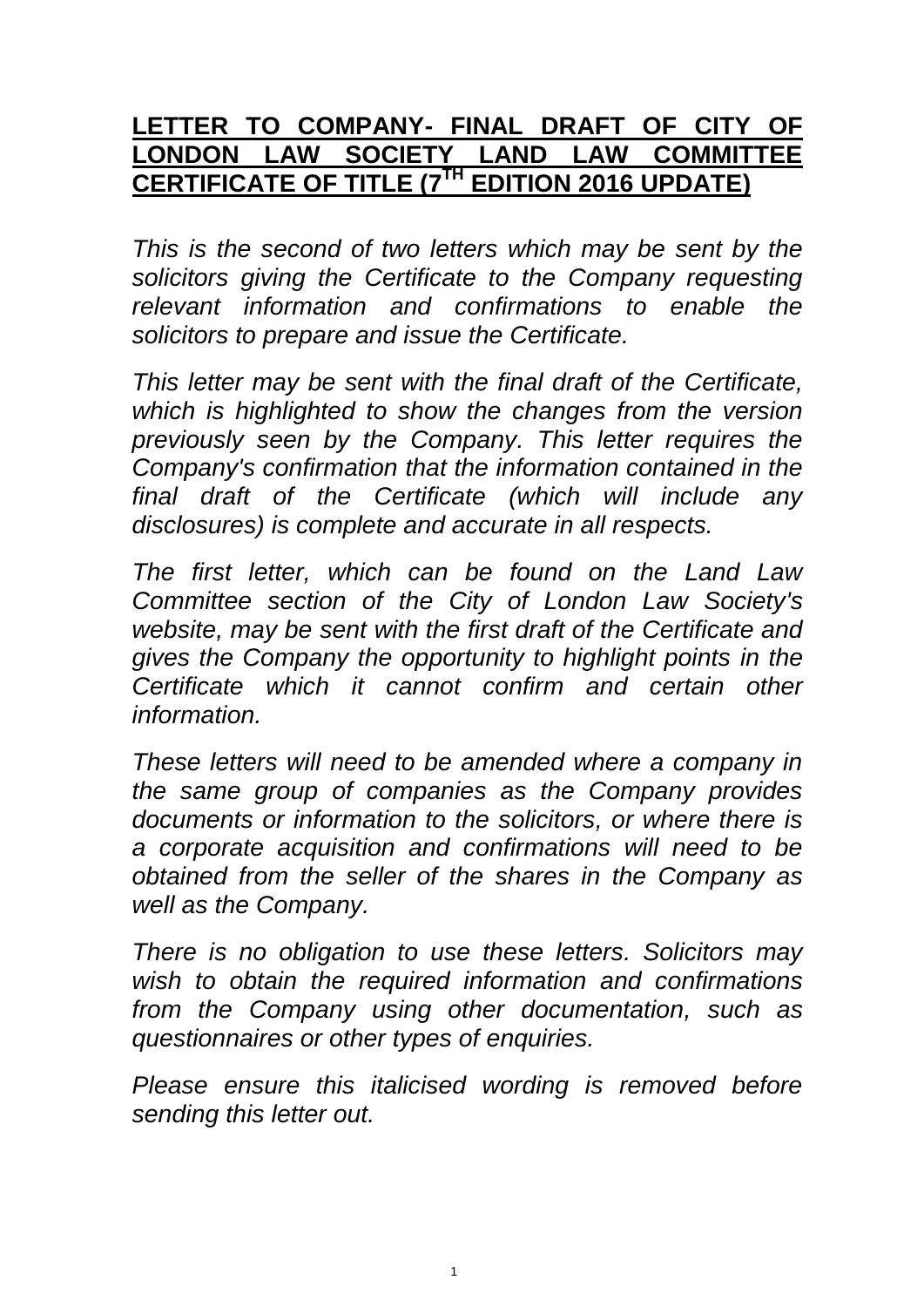The Directors

[Name and address of Company] ("**Company**")

[Date] \_\_\_\_\_\_\_\_\_\_\_\_\_\_\_\_\_\_\_\_\_

Dear Sirs

## **CERTIFICATE OF TITLE RELATING TO [ ] ("Property")**

We previously sent you a draft of the certificate of title in respect of the Property and a letter requesting you to:

confirm that to the best of the knowledge, information and belief of the Company, the information contained in the draft certificate is complete and accurate in all respects; and

provide further confirmation as to certain specific points in the letter.

You kindly provided the confirmations requested [with certain exceptions which we have reflected in the final draft of the certificate].

[You also kindly provided information about the location of access points to the Property [and certain changes of use and the carrying out of certain works].]

The terms of the certificate require us to obtain confirmation from the Company within the five working days before the date of the certificate that to the best of the knowledge, information and belief of the Company the information contained in the final draft of the certificate is complete and accurate in all respects.

We therefore enclose the final draft of the certificate and we have highlighted any changes from the draft previously sent to you. Please can you confirm, by countersigning the enclosed duplicate of this letter, that to the best of the knowledge, information and belief of the Company, the information contained in the final draft of the certificate is complete and accurate in all respects.

[You should note the position referred to in clause 4.3 of the certificate where the Company will be acquiring the Property from the Seller (as defined in the certificate).]

Yours faithfully

## **[LAW FIRM SIGNATURE]**